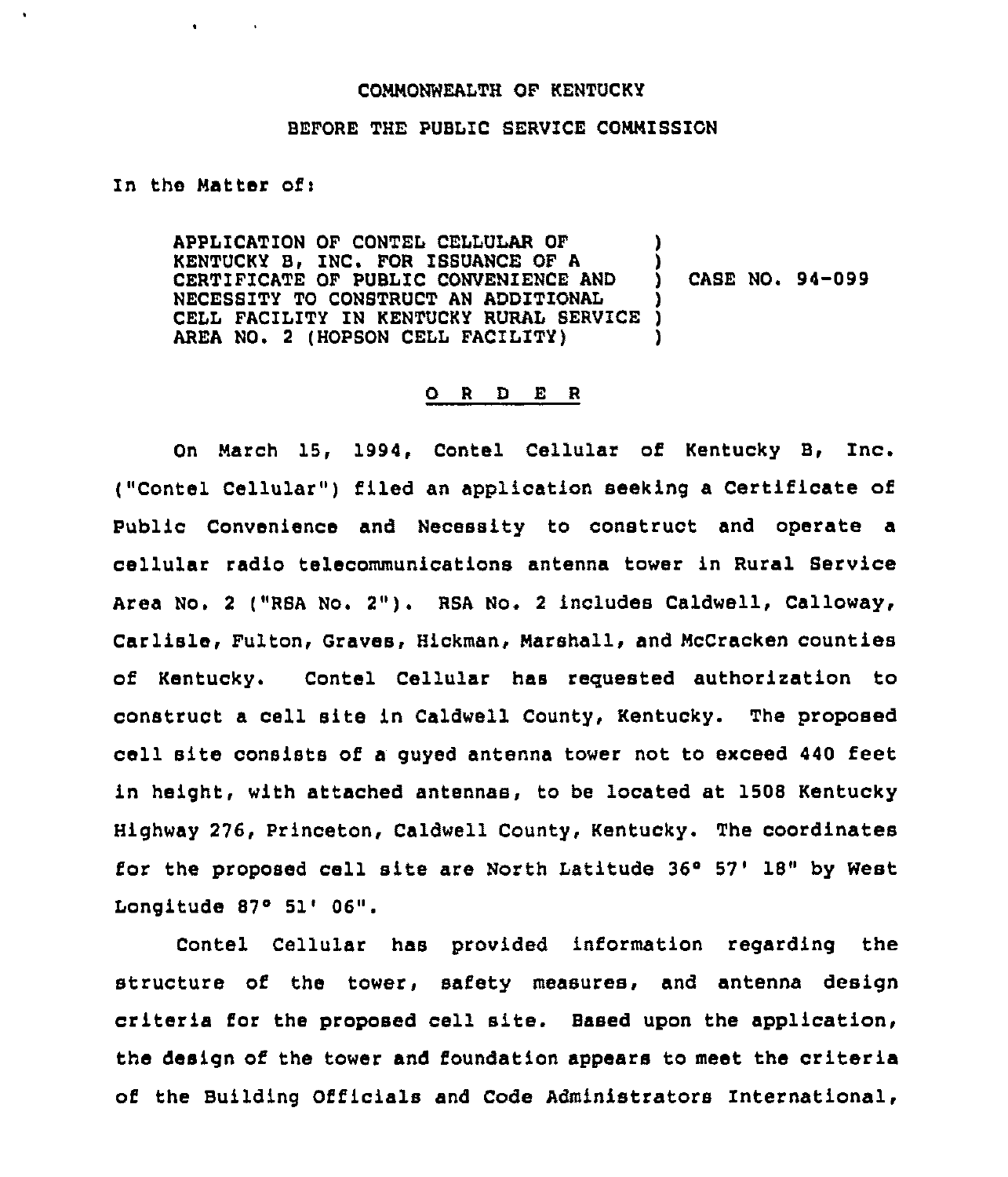Inc. National Building Code, with reference to earthquakes, winds, and tornadoes.

 $\mathbf{a} = \mathbf{a} + \mathbf{a}$  , where  $\mathbf{a} = \mathbf{a}$ 

Pursuant to KRB 100.324(l), the proposed cell site's construction is exempt from local soning ordinances. However, Contel Cellular has notified the Caldwell County Judge Executive of the proposed construction. Contel Cellular has filed applications with the Federal Aviation Administration ("FAA") and the Kentucky Airport Zoning Commission ("KAZC") seeking approval for the construction and operation of the proposed cell site. Both decisions are pending.

Contel Cellular has filed notices verifying that each property owner and resident within 500 feet of the proposed cell site has been notified of the pending construction. The notice solicited any comments and informed the property owners and residents of their right to intervene. To date, no comments have been received.

Pursuant to KRB 228.280, the Commission is required to determine proper practices to be observed when it finds, upon complaint or on its own motion, that the facilities of any utility subject to its jurisdiction are unreasonable, unsafe, improper, or insufficient. To assist the Commission in its efforts to comply with this mandate, Contel Cellular should notify the Commission if it does not use this antenna tower to provide cellular radio telecommunications services in the manner set out in its application and this Order. Upon receipt of such notice, the Commission may, on its own motion, institute proceedings to

 $-2-$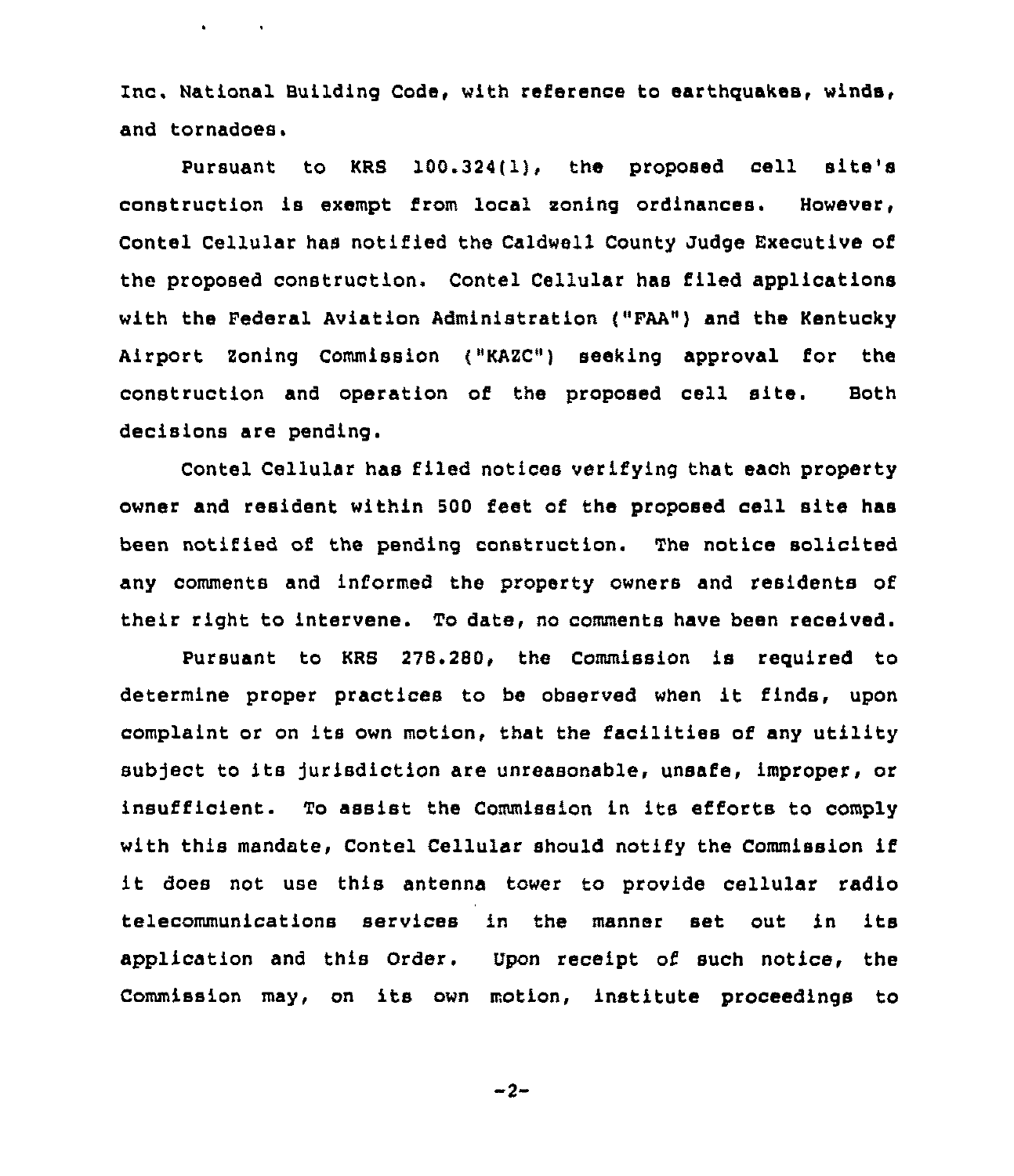consider the proper practices, including removal of the unused antenna tower, which should be observed by Contel Cellular.

The Commission, having considered the evidence of record and being otherwise sufficiently advised, finds that Contel Cellular should be granted a Certificate of Public Convenience and Necessity to construct and operate the proposed cell site in RSA No. <sup>2</sup> under its currently approved tariff.

IT IS THEREFORE ORDERED that:

 $\mathbf{e}$  and  $\mathbf{e}$ 

1. Contel Cellular be and it hereby is granted <sup>a</sup> Certificate of Public Convenience and Necessity to construct and operate a guyed antenna tower not to exceed 440 feet in height, with attached antennas, to be located at 1508 Kentucky Highway 276, Princeton, Caldwell County, Kentucky, The coordinates for the proposed cell site are North Latitude 36° 57' 18" by West Longitude 87° 51' 06".

2. Contel Cellular shall file <sup>a</sup> copy of the final decisions regarding its pending FAA and HAEC applications for the proposed construction within 10 days of receiving these decisions.

3. Contel Cellular shall immediately notify the Commission in writing, if, after the antenna tower is built and utility service is commenced, the tower is not used for <sup>a</sup> period of <sup>3</sup> months in the manner authorized by this Order.

 $-3-$